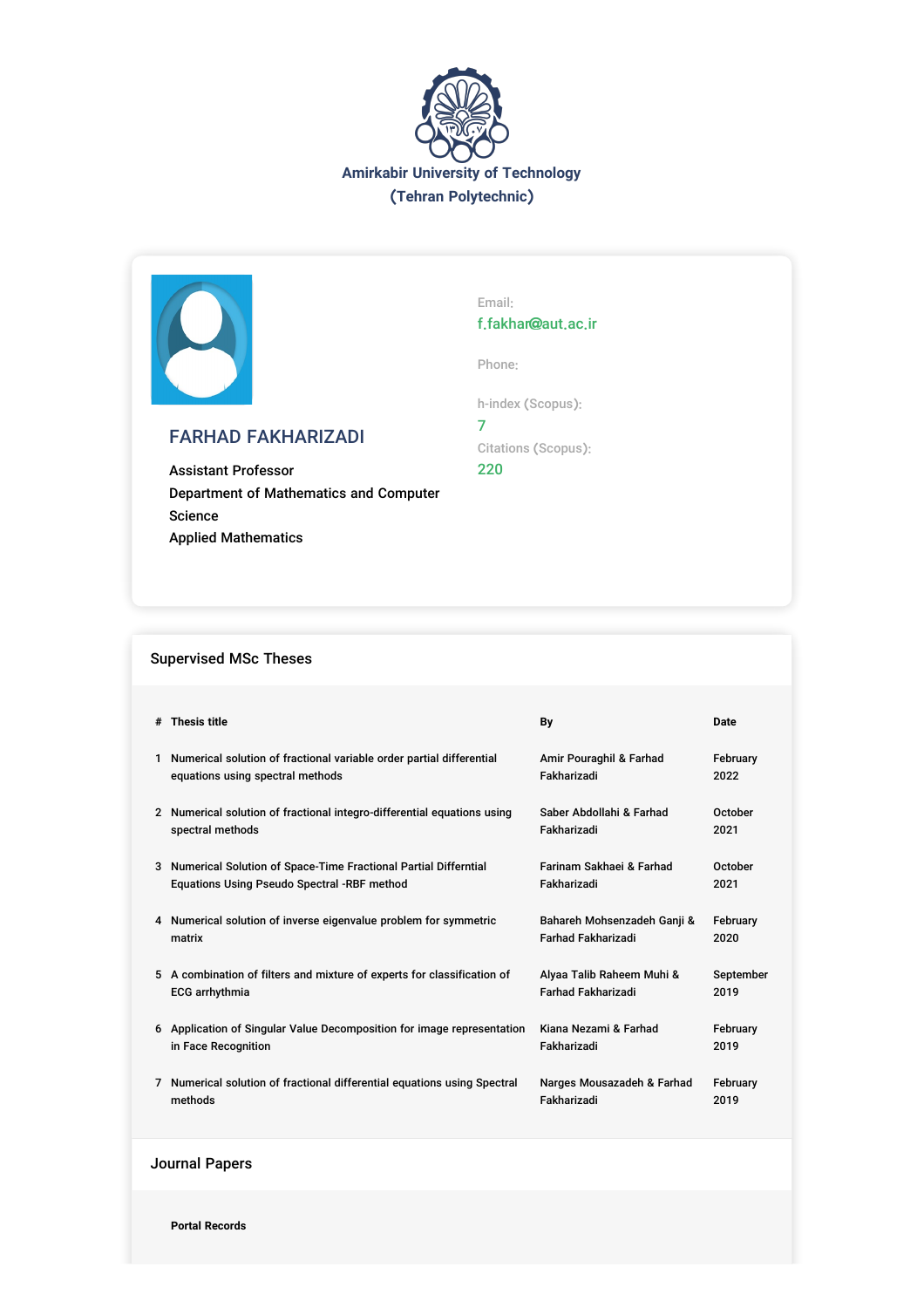- **1** Farhad Fakharizadi, Narges Shabgard, "Time-space spectral Galerkin method for time-fractional fourth-order partial differential equations", JOURNAL OF APPLIED MATHEMATICS AND COMPUTING, February 2022 Vol. 0, Num. 0, Page 0-0, February 2022,
- **2** Farhad Fakharizadi, "Fully spectral-Galerkin method for the one- and two-dimensional fourth-order time-fractional partial integro-differential equations with a weakly singular kernel", NUMERICAL METHODS FOR PARTIAL DIFFERENTIAL EQUATIONS, October 2020 Vol. 0, Num. 0, Page 0-0, October 2020,
- **3** Farhad Fakharizadi, "Fully Petrov–Galerkin spectral method for the distributed-order time-fractional fourth-order partial differential equation", ENGINEERING WITH COMPUTERS, February 2020 Vol. 0, Num. 0, Page 0-0, February 2020,
- **4** Farhad Fakharizadi, "An efficient spectral-Galerkin method for solving two-dimensional nonlinear system of advectiondiffusion-reaction equations", ENGINEERING WITH COMPUTERS, October 2019 Vol. 0, Num. 0, Page 0-0, October 2019,
- **5** Farhad Fakharizadi, Mehdi Dehghan, "Modal spectral element method in curvilinear domains", APPLIED NUMERICAL MATHEMATICS, January 2018 Vol. 128, Num. 0, Page 157-182, January 2018,
- **6** Farhad Fakharizadi, Mehdi Dehghan, "Fully spectral collocation method for nonlinear parabolic partial integrodifferential equations", APPLIED NUMERICAL MATHEMATICS, September 2017 Vol. 123, Num. 0, Page 99-120, September 2017,
- **7** Farhad Fakharizadi, Mehdi Dehghan, "Space–time spectral method for a weakly singular parabolic partial integrodifferential equation on irregular domains", COMPUTERS & MATHEMATICS WITH APPLICATIONS, May 2014 Vol. 67, Num. 10, Page 1884-1904, May 2014,

### Conference Papers

#### **Portal Records**

- **1** Farhad Fakharizadi, Narges Shabgard, "A new algorithm based on Lucas polynomials for approximate solution of 2D Sobolev equation ", THE FIRST INTERNATIONAL CONFERENCE ON MATHEMATICS AND ITS APPLICATIONS, August 2021
- **2** Farhad Fakharizadi, Farinam Sakhaei, "Numerical solution of nonlinear space-time fractional partial differential equations with variable coefficients using RBF pseudospectral method ", THE FIRST INTERNATIONAL CONFERENCE ON MATHEMATICS AND ITS APPLICATIONS, August 2021
- **3** Azam Yazdani, Farhad Fakharizadi, "Fully spectral Galerkin method for the modified distributed-order anomalous subdiffusion equation ", 51st Annual Iranian Mathematics Conference, February 2021
- **4** Farhad Fakharizadi, "Numerical solution of nonlinear PDEs using modal spectral element method (SEM) in complex geometries with approach of reduction of aliasing error ", 51st Annual Iranian Mathematics Conference, February 2021

#### Taught Courses

| # | <b>Course title</b>                               | <b>Description</b>                                                                                                                                                                                                               | <b>Headlines</b> Date |                |
|---|---------------------------------------------------|----------------------------------------------------------------------------------------------------------------------------------------------------------------------------------------------------------------------------------|-----------------------|----------------|
| 1 | <b>Foundation of</b><br><b>Numerical Analysis</b> | The aim of the course is to give students an introduction to numeric and<br>algorithmic techniques used for the solution of a broad range of<br>mathematical problems, with an emphasis on computational and software<br>issues. | ℰ                     | Spring<br>2022 |
| 2 | Engineering<br><b>Mathematics</b>                 | To equip students with adequate knowledge of mathematics that will<br>enable them in formulating problems and solving problems analytically.                                                                                     | $\mathscr{E}$         | Spring<br>2022 |